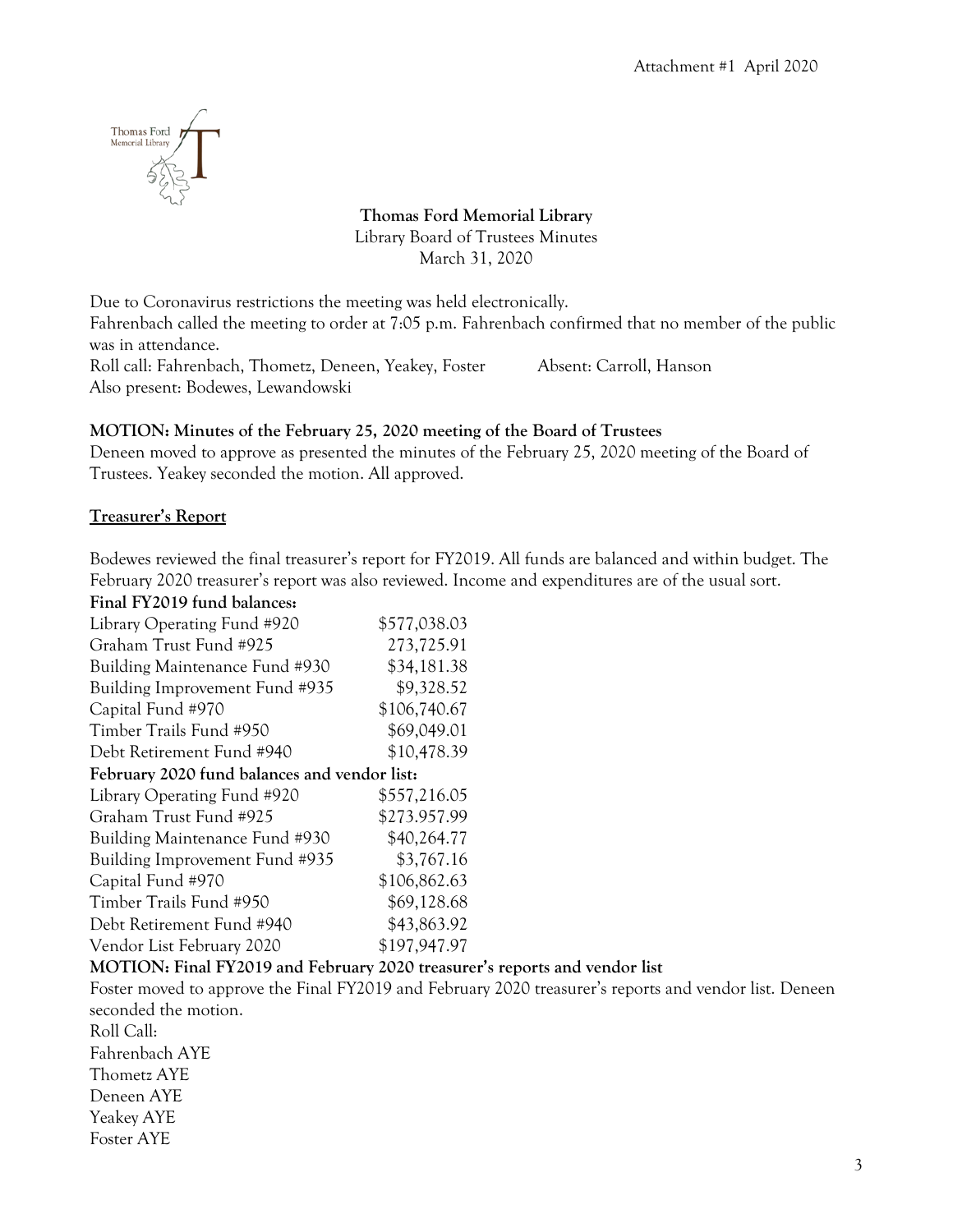# All approved.

## **Librarian's Report**

- **Coronavirus Response** and **Library Annual Report** are discussed later on the agenda.
- **Annual Statements of Economic Interest** are due by May 1.

**Visitors/Public Comment:** There were no visitors or public comment. **Communications**: There were no communications.

## **Committees:**

## **Building and Grounds**

Gutter and roof repairs at the southeast corner of the Library were completed by Mortenson Roofing. Removal of invasive 'weed' buckthorn trees as well as seasonal landscape work has been scheduled.

#### **Friends**

Thometz reported on the March 11 meeting. Linda McGuire and Donna Perkowski were elected as copresidents of the Friends. Bonnie Engel was thanked for her service as interim president. The annual Book Sale will be held on October 23-25 with set up on October 17.

## **Old Business**

None.

# **New Business**

**Library Response to Coronavirus**. Following the recommendation of the Illinois Department of Health, the Library was closed on March 15. Materials due dates have been extended to May 1, holds frozen, and the bookdrop closed. Digital services on all platforms have been expanded. Programs have been canceled until June. Closure and service updates have been posted on the website and on social media, emailed to patrons, and recorded on the phone system.

Staff is working from home when possible. Department heads are developing an action plan for community engagement during the closure including online (Zoom!) club/group meetings (bookclub, writers group), digital programs (historic portrayal, trivia night), and storytimes. Scaled back summer programming plans are being considered. A *Staff Picks* feature was suggested by trustees. The Board expressed strong support for all staff efforts during this unprecedented and uncertain time.

In partnership with the Village, the Library is promoting through our Facebook page the election of a **Pet Mayor of Western Springs**. Community feedback has been positive!

**Annual Report (IPLAR)** is a summary of library activity for FY2019 as reported to the State of Illinois. Bodewes presented highlights and noted the impact of the renovation.

- Physical circulation was down by about 5%
- Digital circulation was up by about 29%
- Adult and Juvenile reference inquiries remained constant with last year
- Database use was up significantly by about 38%